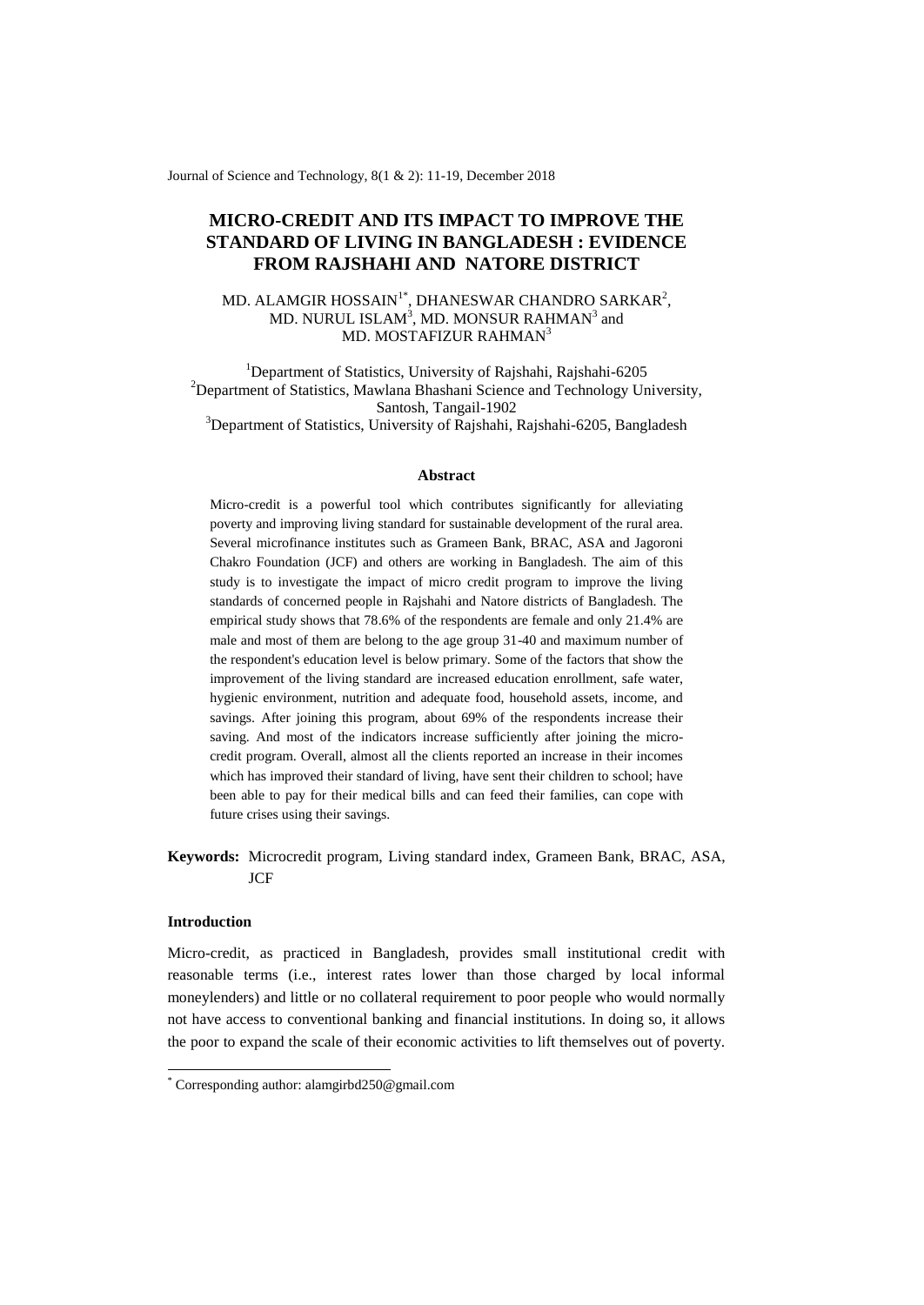For example, it permits borrowers to start new businesses and to expand existing incomegenerating activities, consumption of necessities, and ownership of capital goods. Recently Microfinance Institutes (MFIs) are globally accepted as a good instrument to fill up the gap of conventional bank's limitation in reaching the poor and vulnerable nonpoor with banking service.

The micro-credit is considered as one of the most effective interventions for empowering the poor in economic and social involvement. Before assessing the impact of any institution on poverty, it is important to know the concept of poverty and its relative definitions. According to Abebe (2006), the world is characterized by the division of haves' and 'have not's'. The haves leads a luxurious life while the have-nots suffer from lack of decent, healthful, and productive life. The popularity of micro-credit has encouraged some in-depth analysis of the extent to which micro-credit improves the 'standard of living' of the poor people. "Standard of living," in the context of this study, refers to the level of wealth and material comfort available to households and also expenditure on a food item, non-food item, and education. This study focuses on Bangladesh because it has some of the largest and most established micro-credit outreach programs in the world. Moreover, it is one of the few countries in which a large-scale, publicly available household survey is measuring the impact of micro-credit covered samples from all seven of the country's divisions and not from only a particular region.

The empirical evidence on the impact of micro-credit on poverty is very mixed for example, Edgecomb and Barton, (1998); Morduch, (1998, 1999); Schrieder and Sharma, (1999); Sebstad and Chen, (1996); Coleman, (1999); Hossain, (1988), Hussain and Muazzam (1998), Mazumder and Lu (2013). Some impact/evaluation studies have found that access to credit by the poor have a large positive effect on living standards. Chirkos (2014) examined the impact of microfinance on the living of standard, empowerment, and poverty alleviation of the poor in the case of Ethiopia. However, other studies have found that poverty is not reduced through micro-credit— poor households simply become poorer through the additional burden of debt. Since more money for micro-credit in practice means less money for other programs with similar aims, it is extremely important to carefully evaluate whether or not 'small loans for poor people' works. More importantly, in the Rajshahi and Natore districts, where this study is to be conducted, studies are very few. Therefore, this study is designed to fill this gap. Therefore, the aim of the present study is to find out whether the delivery of microfinance services has made a difference in the socio-economic situation of its clients. More specifically the study is intended to investigate the Socio-demographic characteristic of the loan receiver and their earlier income activity, to assess whether customers reached by these schemes improved their living standard and also to evaluate the nature and change of income, wealth and saving after joining these program.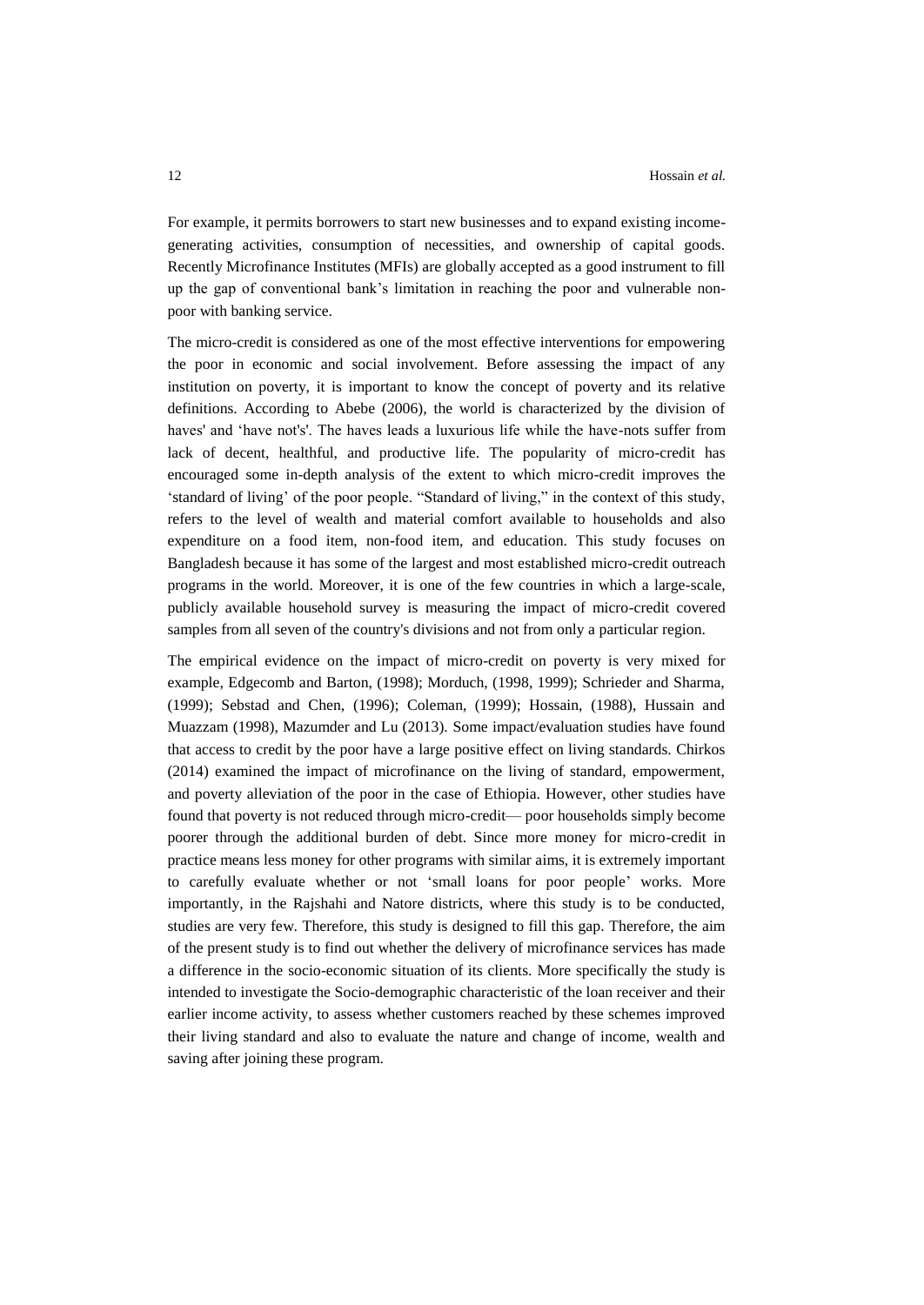Micro-Credit and its Impact to Improve the Standard of Living 13

### **Materials and Methods**

The sample frame of this study was the entire people found in the list of Micro Finance Institute (MFI) in Bangladesh. To select respondents of the branches of Grameen Bank, BRAC, ASA, and JCF applied simple random sampling technique. Five hundred respondents were selected from the whole list of the branches of Grameen Bank, BRAC, ASA, and JCF by using simple random sampling technique. Among these samples, 130 were selected from Grameen Bank, 120 were selected from BRAC, 130 were selected from ASA, and 120 were selected from JCF. The case study design also helps to examine the detail features of the institution.

The method of analysis used in the is study is descriptive statistics. It includes the comparison among variables income, asset ownership, housing condition, nutrition, education, business growth and employment opportunities of the clients before and after use of micro credit and hence it can be seen that if there is any improvement in their living standard after using micro credit or not. Quantitative data collected through questionnaires were analyzed and interpreted through SPSS (Statistical Package for Social Science). In addition, other data, which are qualitative, are also analyzed and interpreted by using statistical tools such as data tabulation, frequency distribution, percentage, graphs, and charts. Once the data are organized and presented, it is then analyzed to form meaning about the research questions and draw appropriate recommendation. Those data collected through document review are analyzed and interpreted by comparing it with a standard literature review to draw appropriate finding, conclusions, and recommendations.

#### **Results and Discussion**

In this section, the presentation and analysis of results are undertaken based on the data collected from the clients of Micro Finance Institute (MFI) in Bangladesh. The empirical findings gleaned from the collected data, and it provides demographic information of the respondents and the statistical analysis of the information collected from them, followed by the interpretation and discussion about the findings.

Table 1 shows that 78.6% of the respondents were female, whereas 21.4% were male. The lion shares of the respondents were women that testify to the fact that most of the beneficiaries of microfinance are female because the researcher has selected the respondents randomly without any bias towards the gender. There are good reasons to target women by MicroFinance Institute (MFI) in Bangladesh because gender discrimination is one of the significant causes of poverty, slower economic growth, weaker governance and lower standards of living and women are poorer and more disadvantaged than men.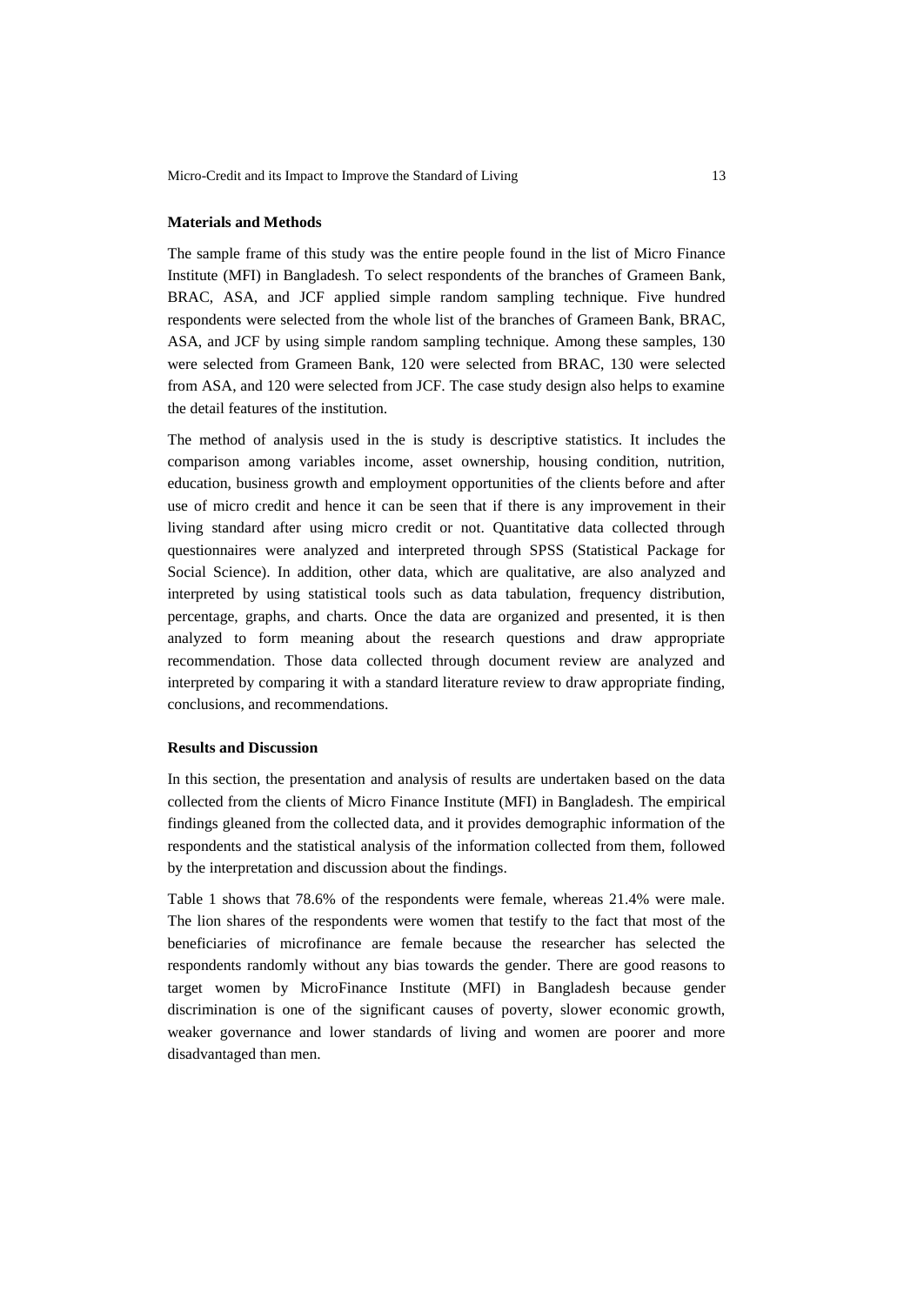| Variables             | Measuring Group     | Number         | Percentage (%) |
|-----------------------|---------------------|----------------|----------------|
| Gender                | Male                | 107            | 21.4           |
|                       | Female              | 393            | 78.6           |
|                       | Total               | 500            | 100            |
| Age                   | $<$ 20              | $\overline{4}$ | 0.8            |
|                       | $21 - 30$           | 98             | 19.6           |
|                       | $31 - 40$           | 22             | 44.4           |
|                       | $41 - 50$           | 149            | 29.8           |
|                       | $50+$               | 27             | 5.4            |
|                       | Total               | 500            | 100            |
| Education             | Illiterate          | 106            | 21.2           |
|                       | Primary             | 102            | 20.4           |
|                       | Secondary           | 127            | 23.4           |
|                       | <b>SSC</b>          | 104            | 20.8           |
|                       | $_{\mathrm{HSC}}$   | 53             | 10.6           |
|                       | University          | 18             | 3.6            |
|                       | Total               | 500            | 100            |
| No. of family members | $\langle 2 \rangle$ | 20             | 4.0            |
|                       | $3 - 5$             | 360            | 72.0           |
|                       | $6+$                | 120            | 24.0           |
|                       | Total               | 500            | 100            |

**Table 1.** Percentage distribution of the respondent according to socio-demographic characteristics

In terms of age, 0.8% of the respondents were in the age group of below 20 years. 19.6% were in the age group of 21 to 30 years, 44.4% were in the age group of 31 to 40 years, 29.8% were in the age group of 41 to 50 years, and the remaining 5.4% were 50 years and above. The respondents also classified in terms of their level of education since it could affect how they manage and live their daily lives and manage the household and business. From this survey, many of the respondents had at least basic illiterate, which represents 21.2% of the respondents, primary education (1-5 grades), which represents 20.4% of the respondents, however 23.4% had secondary educational experiences (6-10 grades), 20,8% had co-educational experiences, 10.6% had HSC educational experiences and 3.6% had University educational experiences. About their numbers of families, the analysis shows that 4.0% of the respondents had less than two members in their family, which indicates that respondents were their unmarried, or had no children, 72.0% had 3 to 5 members and rest of the 24.0% had more than six members. The researcher tried to find out how many family members each respondent have because a large family size usually has higher expenses than a smaller family.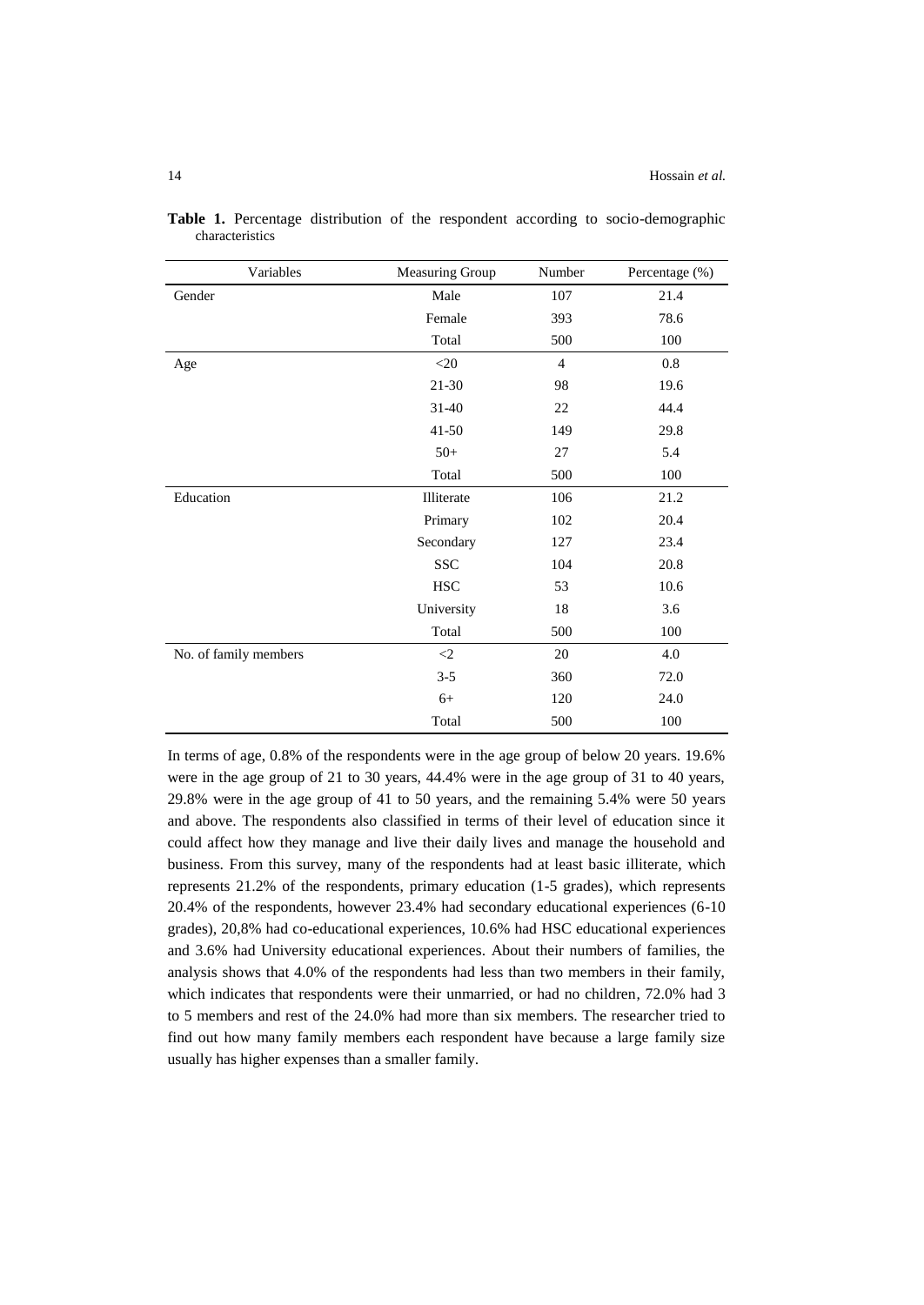### *Previous business experience and income sources of the respondents*

The respondents of the institution were asked if they had their sources of income or any business activities that helped them to generate income and create employment opportunity before joining the credit program. Only 29% of the respondents of Micro Finance Institute (MFI) in Bangladesh had their own business and income sources previously from which they generate income and creating employment opportunity before joining the credit program, and rest of 71% had no previous business experiences. This may be a good indicator that the Micro Finance Institute (MFI) in Bangladesh is mainly targeting to the poor segment of the society in its credit service provision. It indicates that MFIs are contributing a lot to start the new small-scale businesses as well as in the expansion of old businesses.

Therefore, we can see that more than 50% of the respondents were part of the large families, and at the same time, a higher proportion of the people did not have any business experience before joining in Micro Finance Institute (MFI) in Bangladesh. So indirectly, MFIs were able to reach and benefit more people and enable them to improve their living standards in general.

### **Source of Startup Capital of the Respondents**

In this study, the source of startup capital (Source of initial capital**)** of the respondents, 72% of the total respondents have joined in the micro-credit program. The rest of the respondents have either borrowed money from friends and relatives or have started a business from their savings. It implies that MFIs is the major source of initial capital and is playing a significant role in helping poor people to start their own business.

#### *Current occupation and it's status after joining MCP*

The current occupation and its status after joining the MCP program are listed in Fig. 1. The fig. indicate that about 34.40% of the respondent worked at their house where 22.00% of them are farmer and rest of them are working as house servant, day labor, rickshaw puller, dress maker and another small job before taking this loan but after joining this program about 70.80% percent of the respondent change their current occupation.



**Fig. 1.** Current occupation and it's status after joining into MCP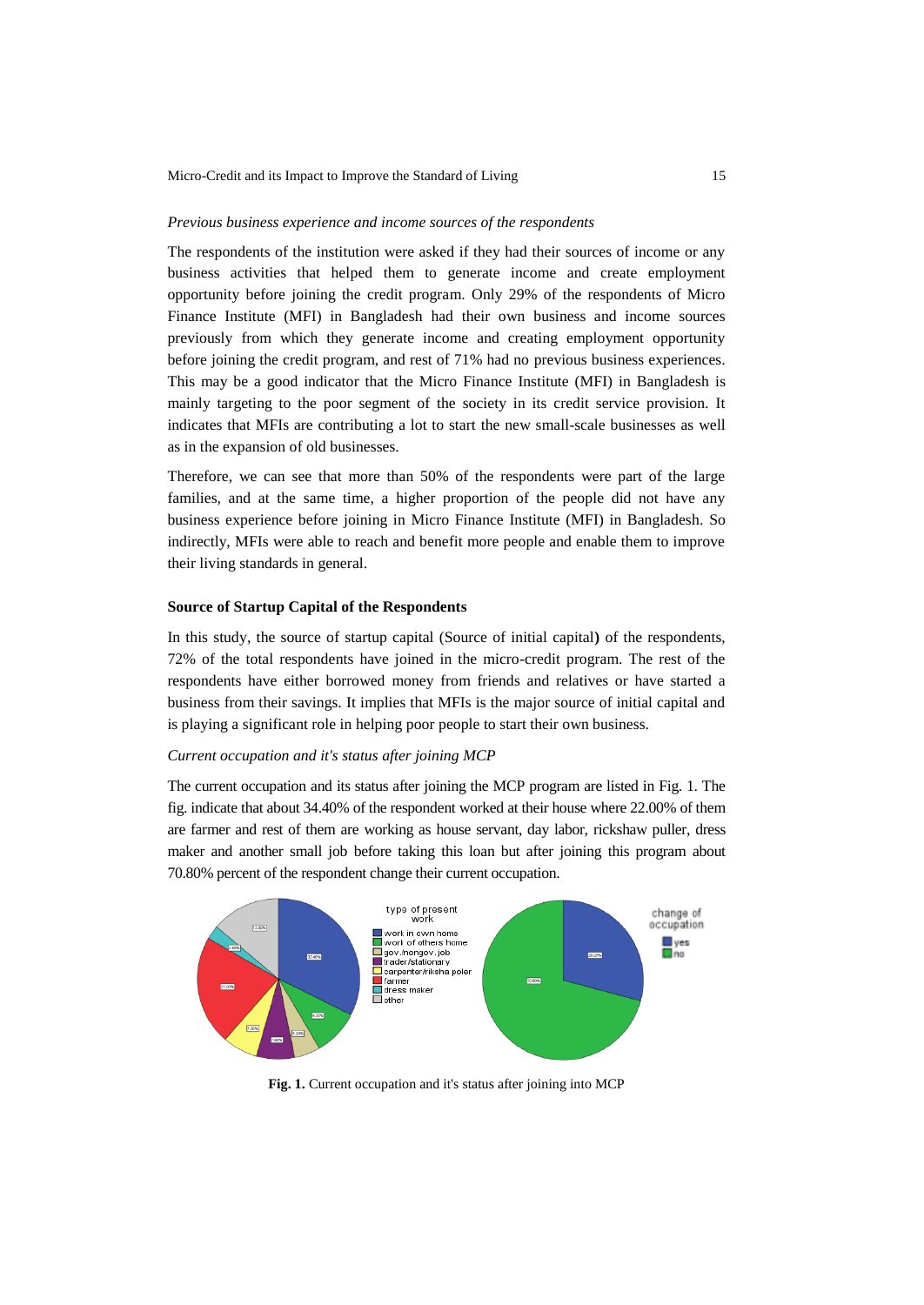# *Personal Savings and it's status after joining the MCP*

The impact of the program has been manifested in education, health, nutrition, accommodation, and in savings mobilization. One of the components of the program is a requirement to save regularly. The clients were asked if they had personal savings, excluding the forced loan guarantee. Fig. 2 reflects that the majority of the clients (53.60%) respondents to have personal savings, while 46.40% said they had no savings. Also, about savings, the clients were asked whether their savings increased, decreased, remained the same and the response is demonstrated in the chart below which shows 69% having increased savings while 19% said it decreased and 12% said it remained constant. The loans acquired by clients are mainly short term loan and to avoid accumulated interest, the clients are encouraged to make regular savings, and this partly explains the increment because they work hard.

The main reason was given as to why people save to enable them in case of severe crisis and to provide protection against risks, used to acquire another microfinance cycle and also to expand the current economic activities. However, some clients prefer to save in physical assets after the obligatory loan guarantee savings.



**Fig. 2.** Pie-chart of personal saving and its status

#### **Measure of Living Standard**

The measuring relative wealth or living standards of people in developing countries presents many challenges, especially since income data are often not available. Recent studies have addressed this problem by constructing measures based on information on household assets and dwelling characteristics (Gunnsteinsson *et al.,* 2010). The measure of living standard improvement shown in Table 2.

The above table shows that after joining the MC program, use of safe drinking water increased 19.2%, vulnerable house condition decreased 6.6% but improved ordinary house condition 5.4%. Improved sanitation 41.4%, improved use of electricity 28.6%, improved use of color TV 30.8%, and improved use of refrigerator 18.8%. In the same way, Improved use of mobile, more than one mobile, dish line are 39.2%, 24.8% and 29.4% respectively by the help of the micro-credit program.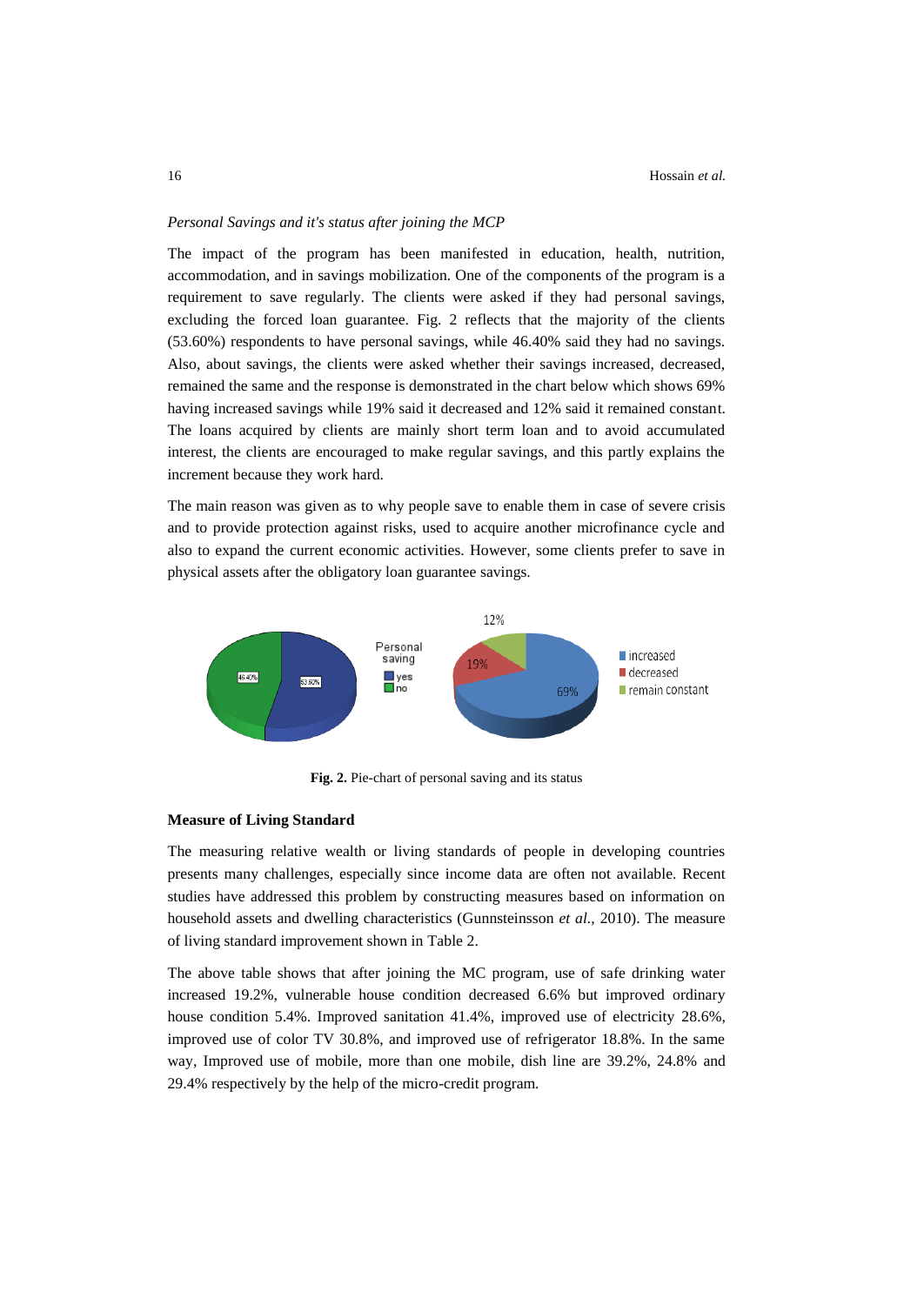| Indicators                    | Before joining MC | After joining MC | Increased/decreased |
|-------------------------------|-------------------|------------------|---------------------|
|                               | Percentage        | Percentage       | Percentage          |
| Safe drinking water           | 21.8              | 41.0             | 19.2                |
| Improved house<br>condition   | 36.6              | 42.0             | 5.4                 |
| Access to sanitation          | 29.6              | 71.0             | 41.4                |
| Decreased vulnerable<br>house | 17.2              | 10.6             | 6.6                 |
| Access to electricity         | 57.0              | 85.6             | 28.6                |
| Use color TV in the<br>house  | 23.6              | 54.4             | 30.8                |
| Use Refrigerator in<br>house  | 7.4               | 26.2             | 18.8                |
| Use of mobile                 | 48.2              | 87.4             | 39.2                |
| More than one mobile          | 22.6              | 47.4             | 24.8                |
| Use of dish line              | 22.4              | 51.8             | 29.4                |

**Table 2.** Percentage distribution of living standard improvement according to household assets

# *Expenditure pattern of the Respondent after joining MC*

The additional money increases a household's disposable income that improves the consumption patterns and lifestyles of the rural families. Micro credit program has a significant impact on income and economic security on the socio-economic lives of rural area. The expenditure pattern on food items, non-food items, and education of the respondents before and after joining the MC program is given in Table-2. The study shows that for food items maximum respondents said that they spent within taka 1000- 2000. But after joining the micro-credit program, they are maximum spent within taka 2000-3000. For non- food items maximum respondents said that they spent within taka 2000-4000. But after joining the micro-credit program, they are maximum spend within taka 8000+. For education, maximum respondents said that they spent taka below100. But after joining the micro-credit program they are maximum spent within taka 500-1000 which implies that every respondent gear-up their spending power.

# **Conclusion**

Poverty alleviating is a major challenge for developing countries. It is a problem for all the countries irrespective of their level of development and can be observed in many forms. It has income and non–income or resources, a lack of coping capacity, a lack of basic human capabilities, a lack of institutional defenses or in extreme cases a lack of all of these. Recently, the micro-credit program has been given due weight as one of the means to fight against poverty. Micro-credit Programs extend small loans to poor people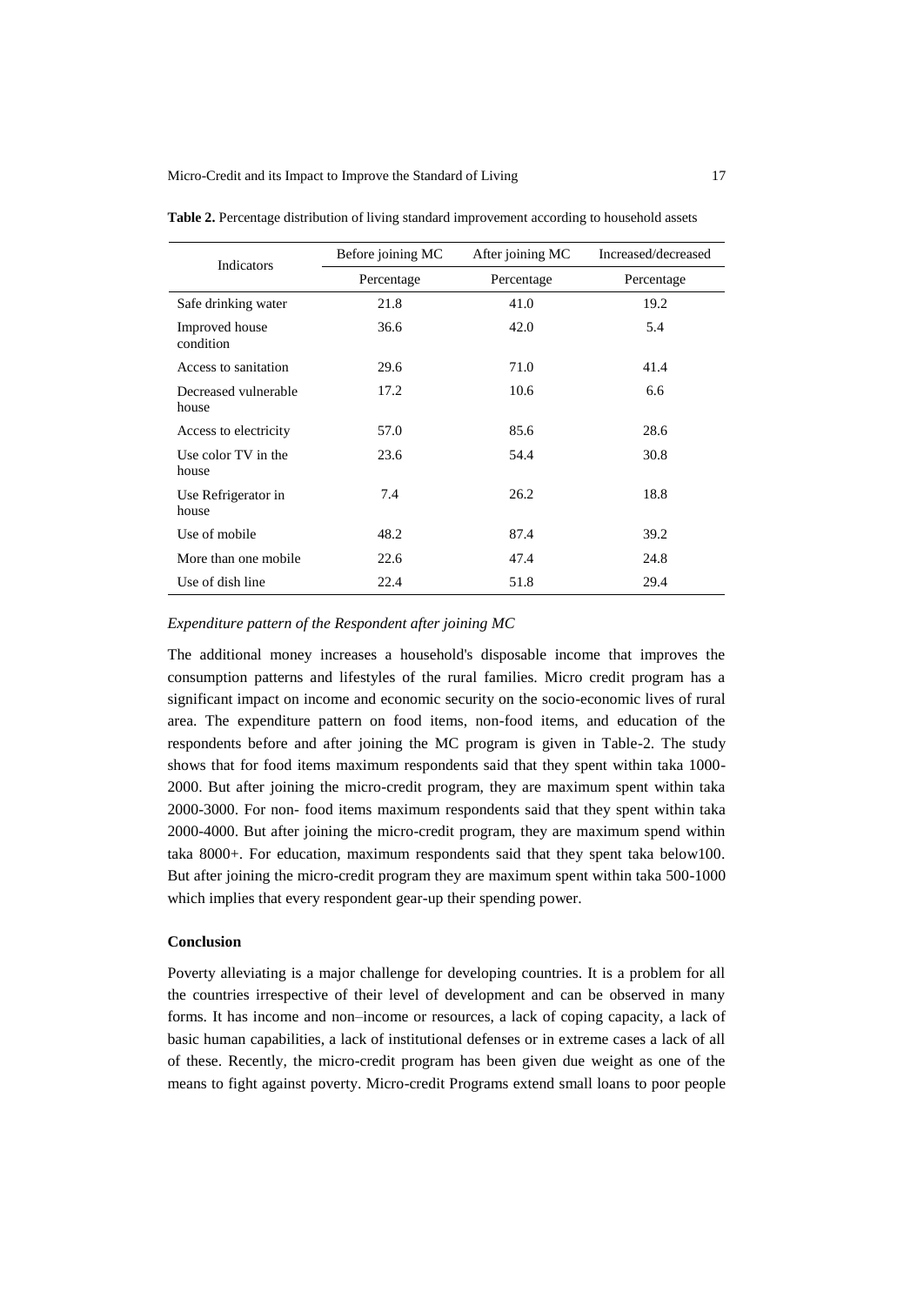aiming at enhancing self–employment projects that generate income to improve the living conditions of the poor and alleviate poverty.

Firstly, the study investigates the demographic characteristic of the loan receiver and their earlier income activity. In terms of age, it was found that maximum numbers of loan borrowers are between the 31 to 40 years old, and their education level is below secondary. The results show that most of the respondents have their family member 3 to 5.

Secondly, assess whether customers reached by these schemes improved their living standard. The findings reported that clients had increased incomes, which enable them to save and to buy a property. More than 50% of the respondents were part of the large families, and at the same time, a higher proportion of the people did not have any business experience before joining in Micro Finance Institute (MFI) in Bangladesh. The results indicate that a maximum number of the respondent spend Tk. 1000-2000 for food item before joining MC program, but it increases to Tk. 2000-3000 after joining MCP. Similar increasing pattern found for non-food item and education. This implies that every respondent gear-up their spending power. So indirectly, MFIs were able to reach and benefit more people and enable them to improve their living standards in general.

Thirdly, the study also evaluates that the nature and change of income, wealth, and saving after joining the micro-credit program. The finding reflects a maximum number of respondents increase their savings. The results also increased safe drinking water. Vulnerable house condition decreased but improved ordinary house condition. More over improved sanitation, use of electricity, use of color TV, and increased number of household who are used refrigerator. In the same way improved use of mobile, more than one mobile and dish line with the help of micro-credit programs.

Although there is a debate about the high-interest rate of micro-credit program but in present study traced that most of the respondents did not agree on this issue and found it to be reasonable because they get enough time and opportunity to repay the loan. So, the study concludes that maximum numbers of the borrowers are improving their living of standard through micro-credit program in the study area.

#### **Acknowledgment**

The earlier version of this paper is presented at the conference of ICBBAHE-2017, RU, and we are grateful to honorable chair and audience for their constructive suggestion of this recent version.

# **References**

Abebe, T. 2006. Impact of Microfinance on Poverty Reduction in Ethiopia: The Cases of Three Branches of Specialized Financial and Promotional Institution (SFPI), *Master Thesis, Addis Ababa University: Addis Ababa,* Ethiopia.